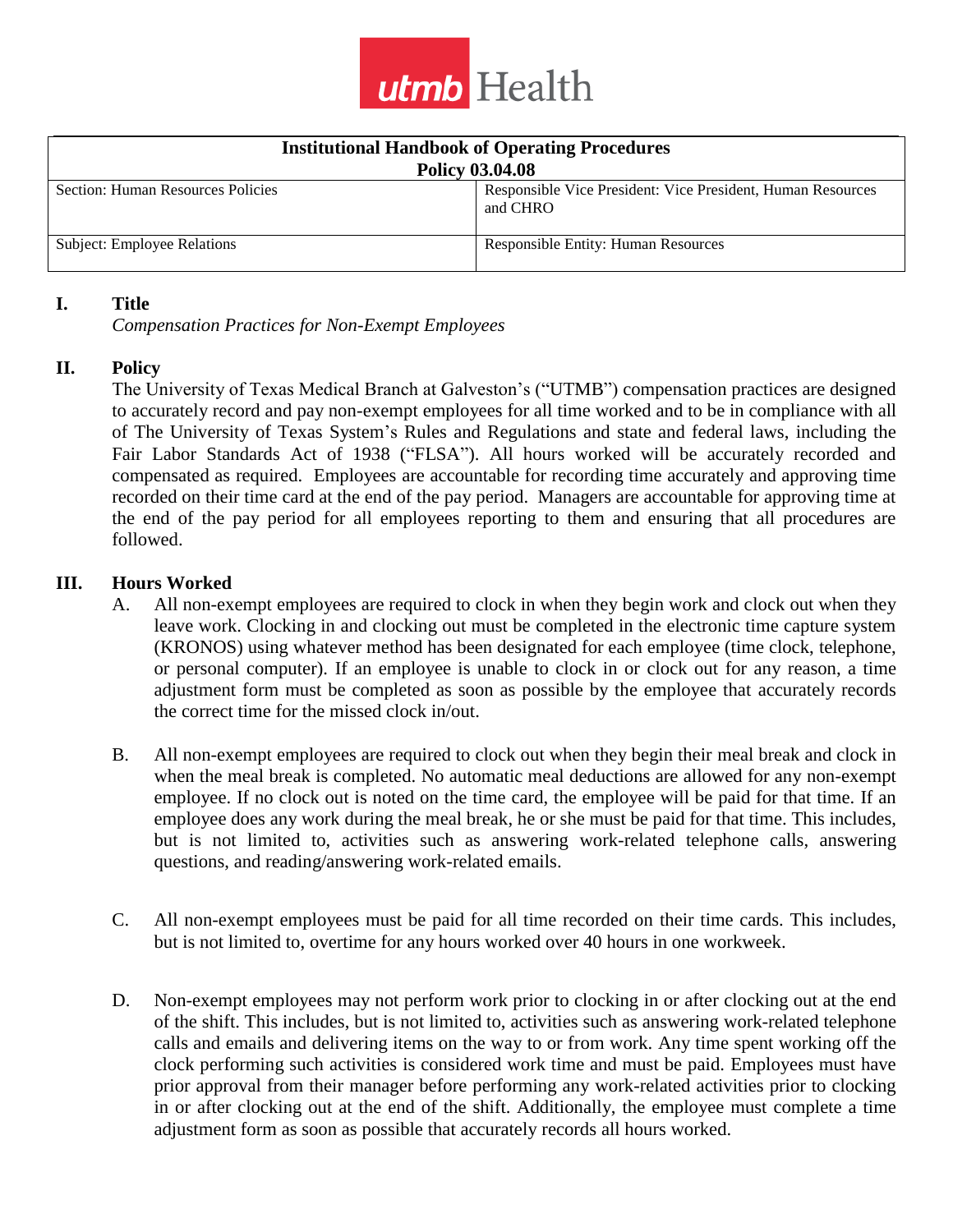## IHOP Policy 03.04.08

# **IV. Overtime**

- A. UTMB will pay non-exempt employees who are required or permitted to work more than 40 hours in a workweek additional compensation at the rate of one and one-half times their regular rate of pay for all time actually worked over 40 hours in a workweek. Overtime should be managed and granted under extenuating circumstances in which major project deadlines, patient care, contracts or University funding would be jeopardized.
- B. A non-exempt employee must have prior approval from his or her Department Director or designee before working hours that result in overtime earned. If an employee works overtime without prior approval, the employee will be paid for all hours worked. However, the employee may be subject to disciplinary action, up to and including termination, for failing to seek prior approval.
- C. Permitting overtime to be worked is the same as ordering or authorizing it. If a supervisor is aware that a non-exempt employee works through a meal break, starts work early or stays late, and works more than 40 hours in a workweek, UTMB is responsible for compensating the employee for that overtime. A supervisor who knowingly and willingly allows an employee to work more than 40 hours in a work week, but not receive additional compensation for all hours worked as set forth in this policy and under the FLSA, may be subject to disciplinary action, up to and including termination.
- D. UTMB follows the FLSA to determine if an employee is classified as non-exempt and eligible for overtime compensation. UTMB will determine a job's FLSA status based on analysis of the duties performed, compensation level, and method of pay. Job title alone does not determine FLSA status.
- E. UTMB defines work cycles as repeated intervals of work time that are based on a 40-hour workweek period. Work cycles begin on Saturdays and conclude on Fridays, unless a department has received permission to use an alternative work cycle. Overtime pay will be calculated for all hours worked in excess of 40 hours in a workweek. Hours paid but not worked and leave without pay are not considered time worked for overtime purposes. Changes to work cycles must be approved by the appropriate administrative authority.

## **V. Shift Differential Pay**

- A. An employee in a job that is eligible for shift differential pay must work a minimum of four hours into the eligible shift on an established evening and/or night shift to be eligible to receive shift differential pay for that shift. The employee will receive the appropriate shift rate for the hours worked in the shift(s). No minimum hours are required for weekend shift differential.
- B. An employee who works a shift 12 hours or greater in length is eligible for evening shift differential pay if a minimum of six hours worked in that shift are between 3 p.m. and 11 p.m.
- C. An employee who works a shift 12 hours or greater in length is eligible for night shift differential pay if a minimum of four hours worked in that shift are between 7 p.m. and 7 a.m.
- D. An employee who works a shift less than 12 hours is eligible for evening shift differential pay if a minimum of four hours worked in that shift are between 3 p.m. and 11 p.m.
- E. An employee who works a shift less than 12 hours is eligible for night shift differential pay if a minimum of four hours worked in that shift are between 11 p.m. and 7 a.m.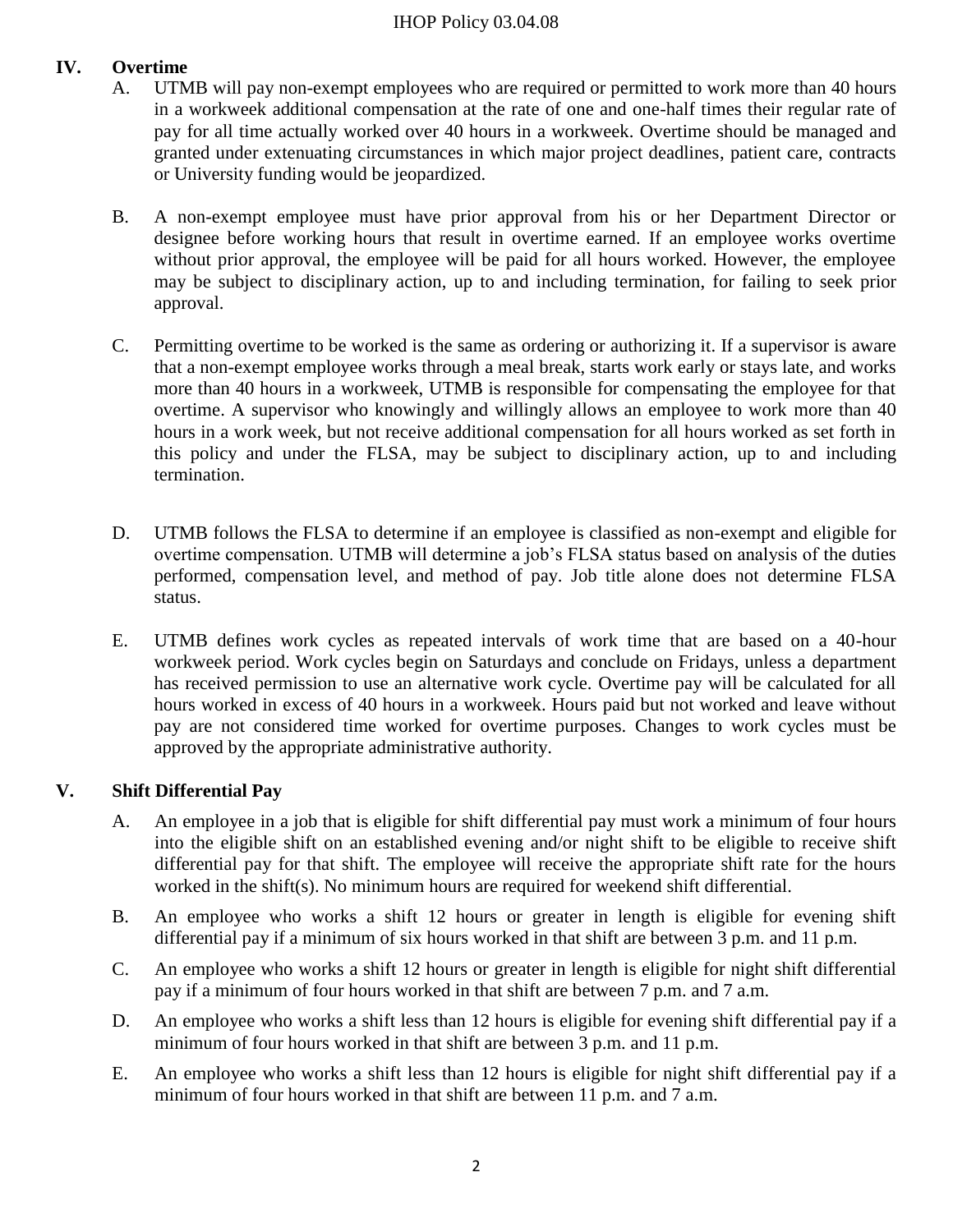# **VI. General Training and Seminars Rules**

Attendance at lectures, meetings, training programs and similar activities are viewed as working time and compensable unless *all* of the following criteria are met:

- 1. Attendance is outside of the employee's regular working hours;
- 2. Attendance is in fact voluntary;
- 3. The course, lecture, or meeting is not directly related to the employee's job; *and*
- 4. The employee does not perform any productive work during such attendance.

## **VII. Commute Time Rules**

- A. Generally, an employee is not at work until he or she reaches the work site and begins working.
- B. Time spent by an employee in travel as part of his or her principal activity, such as travel from jobsite to jobsite during the workday, must be considered as hours worked and is compensable.

*Example*: An employee is asked to fill in at another facility after he or she completes his or her shift at the normal work site. It takes the employee 30 minutes to drive to the other facility. The travel time between the two facilities is considered hours worked and is compensable.

- C. If the employee is required to report to a meeting place where he or she is to pick up materials, equipment, or other employees, or to receive instructions before traveling to the work site, time is compensable once the employee reaches the meeting place.
- D. If the employee drives a state vehicle, to and from work, he or she does not have to be compensated for that commuting time as long as:
	- 1. Driving the vehicle between home and work is strictly voluntary and not a condition of employment;
	- 2. The vehicle is a type normally used for commuting;
	- 3. The employee incurs no costs for driving UTMB's vehicle or parking it at home; and
	- 4. The work sites are within normal commuting area of UTMB's place of business.

*Exception*: If there is a contract, custom or practice providing that an employee's regular daily travel time between home and the workplace is compensable, the time may be considered compensable.

#### **VIII. Travel during the Workday – General Rule**

A. Travel as a part of UTMB's principal activity must be counted as hours worked. If the travel is for the benefit of UTMB, it is compensable.

*Example*: The employee travels from job site to job site during the workday.

- B. If the employee stops at the home office for his or her own convenience, the time traveling from the office to the site is not compensable.
- C. Time spent by the driver in picking up other passengers and transporting them to a specific location is work time and therefore compensable.
- D. Time spent by passengers traveling in a car outside the normal workday hours is not compensable.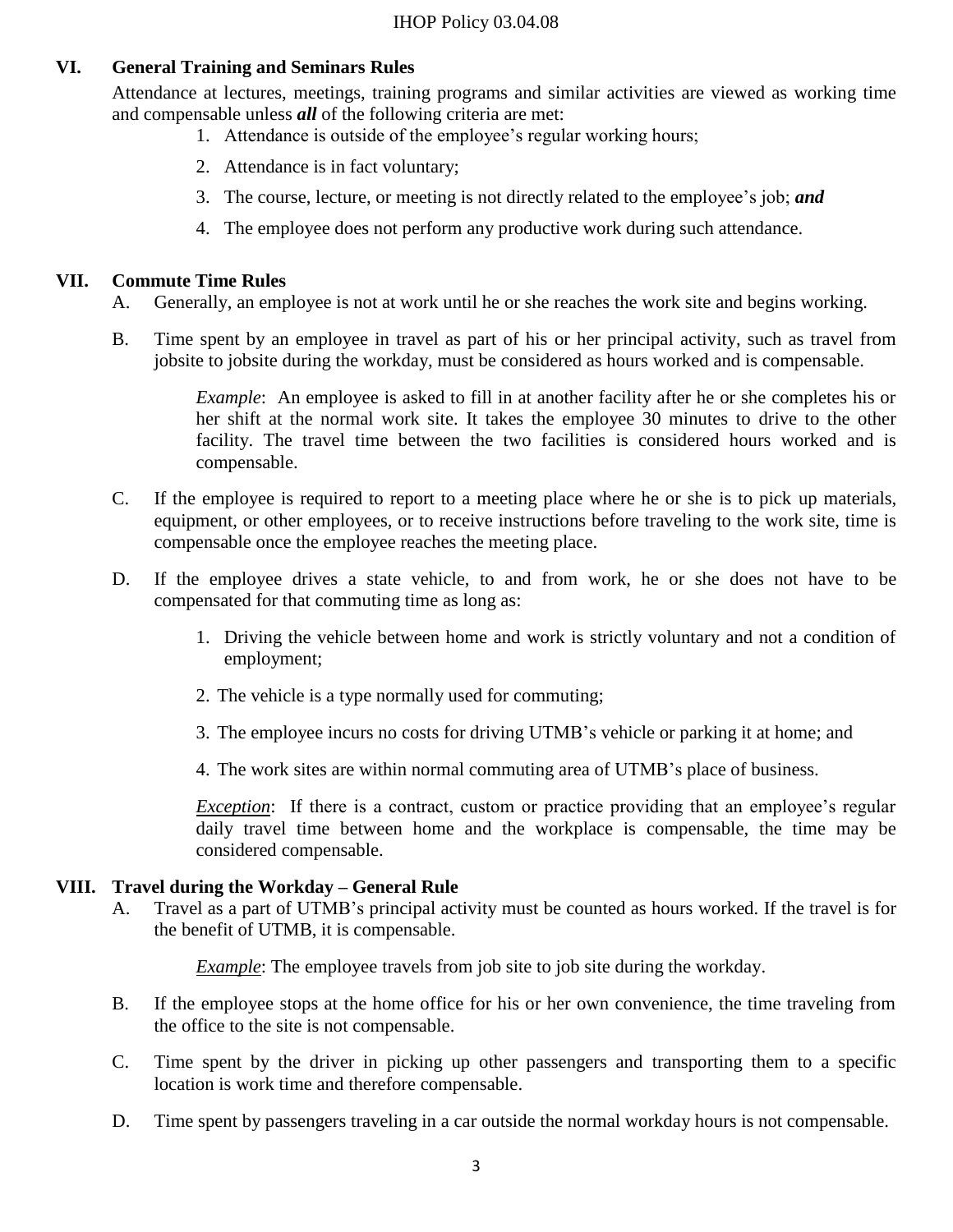# **IX. Out of Town Travel – Special One Day Assignment**

- A. If the employee is assigned to work in another city for one day, and the travel is performed for UTMB's benefit and at its request, the travel time is compensable.
- B. However, in this special one-day assignment, travel time between the employee's home and the airport is home to work travel time and therefore not compensable, if outside normal work hours.

# **X. Overnight Travel**

- A. Travel that keeps an employee away from home overnight is travel away from home.
- B. Travel away from home during an employee's regular workday hours is work time and compensable.
- C. The time is not only hours worked on regular workdays during normal working hours but also during corresponding hours on non-work days. If this travel occurs during normal work hours on non-work days (i.e. Saturday or Sunday for an employee who works Monday through Friday), the time is also compensable.
- D. Overnight travel that occurs outside of the employee's normal working hours is not compensable whether it is on a common carrier or as a passenger in a car. However, the driver of the vehicle must be compensated as driving is work time.

*Example*: The employee drives to the airport to attend a seminar and has two co–workers as passengers with him. If the trip is made before or after normal work hours, only the driver receives compensation as only the driver is working. If the trip is made during normal work hours, all three employees are compensated because travel during normal work time is compensable.

- E. Time spent at a hotel with freedom to use time for the employee's own purposes are not compensable.
- F. *Examples of a Non-Exempt Employee and Overnight Travel*
	- 1. When the travel falls during the employee's regular workday, the travel time is compensable.
	- 2. When the travel takes place outside the employee's normal workdays but within his or her work hours, he or she is required to be compensated for the travel time.
	- 3. When the travel takes place outside the employee's normal workdays, the employee is required to be compensated for the travel time if he or she is the driver to the airport or hotel.
		- Passenger employees are not required to be compensated outside his or her work hours.
	- 4. The employee is compensated for all conference-required events that involve training or a speaker.
		- The employee is not compensated for social events, meals without speakers or meals when work is not being performed.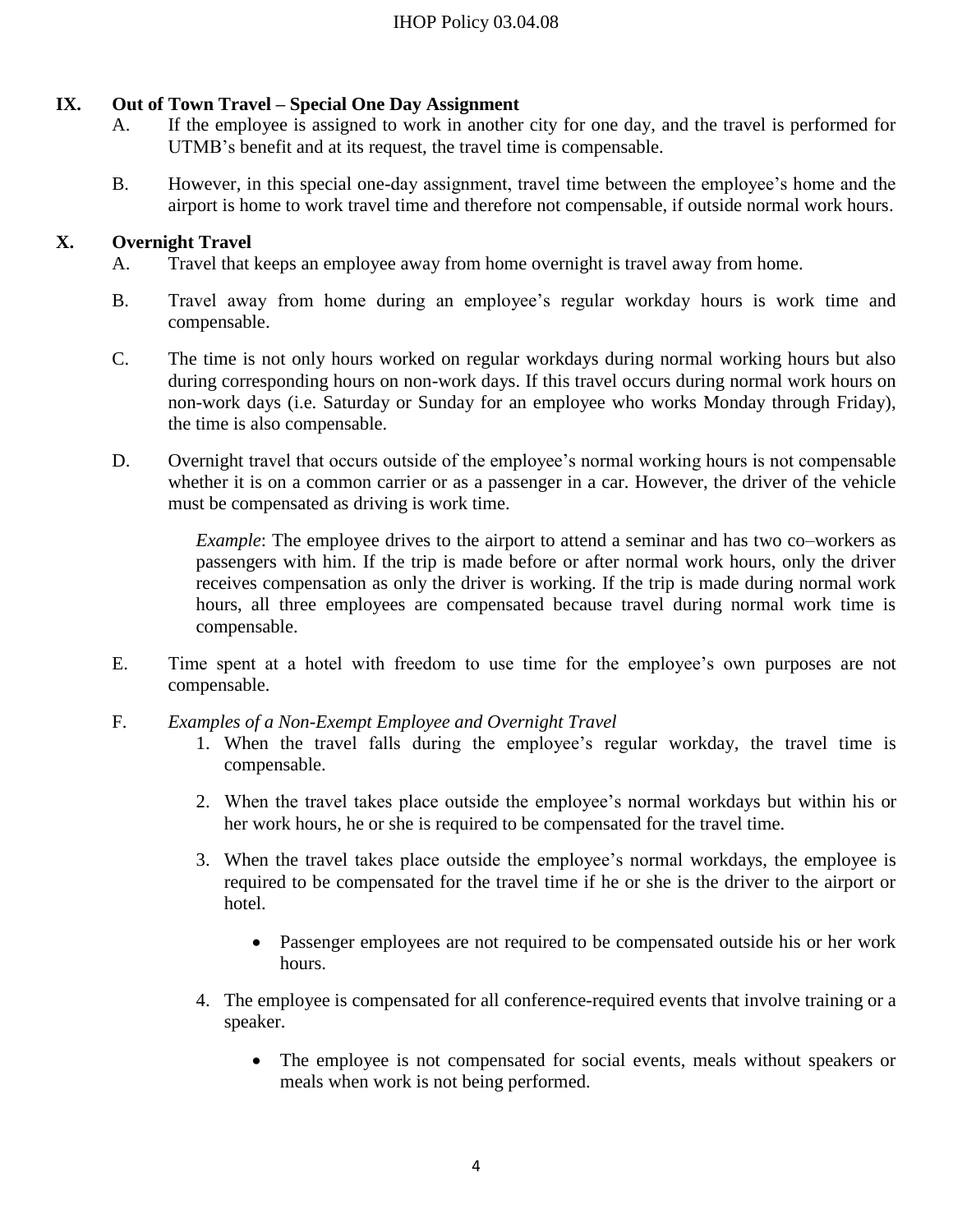### IHOP Policy 03.04.08

# **XI. On-Call Pay**

- A. To ensure adequate coverage, UTMB pays on-call compensation to exempt and non-exempt classified employees in specific departments and job titles that have been designated as authorized on-call positions. These employees must be available to respond from a remote location or by returning to the worksite within a defined period of time as predetermined by the department.
- B. While on-call, an employee is paid an hourly on-call rate based on the established institutional rate.
- C. As soon as an employee reports to work or begins work from a remote location, he/she will go "on the clock" at his/her regular rate of pay and on-call pay will be suspended until the employee is off the clock.
	- 1. Employees who work during a scheduled on-call period will be paid for at least two (2) hours of work, though the actual cumulative time worked during the on-call period may be less. The time worked will be recorded as two (2) hours of callback on the time record.
	- 2. If the actual time worked is greater than two (2) hours, the time worked will be recorded as regular time on the timesheet, and on-call pay will end.
	- 3. If after working, the employee is still within the on-call period, he/she will be paid the on-call rate for the duration of the on-call period.
- D. Applicable overtime or compensatory time guidelines apply if the weekly total number of hours worked exceeds 40 hours.

### **XII. Non-Compliance**

- A. Employees and managers who fail to comply with any portion of this policy or who violate the FLSA are subject to disciplinary action, up to and including termination.
- B. The following actions are examples of misconduct that are subject to disciplinary action, up to and including termination:
	- 1. Employees who misrepresent their time and falsely report time worked;
	- 2. Employees who work "off the clock" after receiving instruction not to do so by their supervisor;
	- 3. Non-exempt employees who work hours resulting in overtime without seeking prior approval from their Department Director or designee;
	- 4. Supervisors who knowingly allow non-exempt employees to work "off the clock;"
	- 5. Supervisors or timekeepers who alter an employee's timecard without the employee's permission and/or a time adjustment form; and/or
	- 6. Non-exempt timekeepers who alter their own timecards.
- C. Employees and managers who knowingly and intentionally retaliate against an individual based on a complaint made under this policy may be subject to disciplinary action up to and including dismissal or separation from the UTMB.